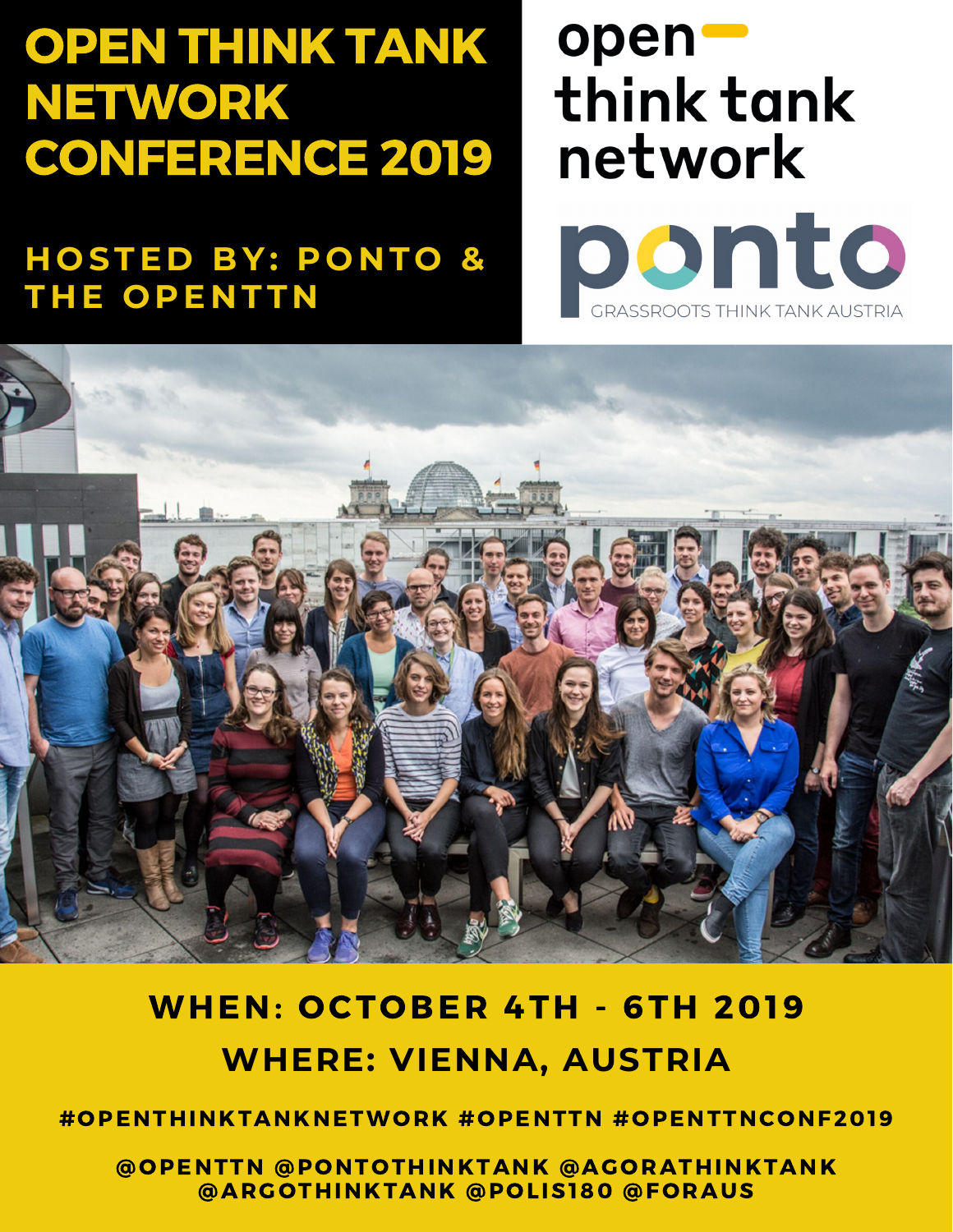#### FRIDAY OCTOBER 4TH (CLOSED SESSIONS)

| 1:00 PM   | <b>ARRIVAL &amp;</b><br><b>CHECK-IN</b>                                                    | <b>Impact Hub Vienna,</b><br>Lindengasse 56,<br>A-1070 Vienna                  |
|-----------|--------------------------------------------------------------------------------------------|--------------------------------------------------------------------------------|
| 1:30 PM   | <b>WELCOME NOTE</b><br><b>BY ORGANIZERS</b>                                                | Opening remarks by Luca<br>Brunner & Kaan Aksu                                 |
| 1:40 PM   | <b>MEET YOUR</b><br><b>OPENTTN PEERS</b>                                                   | Introduction round<br>moderated by Jonas Nakonz                                |
| 2:20 PM   | <b>«THE GORDIC</b><br><b>KNOT»</b>                                                         | Introduction game moderated<br>by Julius Seidenader                            |
| $2:35$ PM | «OUR STORY SINCE<br><b>GENEVA 2016»</b>                                                    | Presentation by Laurence<br>Herzog & Luca Brunner                              |
| 2:50 PM   | <b>PARALLEL SESSION</b><br><b>I: OUR LEGAL</b><br><b>FOUNDATION</b>                        | Workshop facilitated by<br>Laurence Herzog & Julie<br>Cantalou                 |
| $2:50$ PM | <b>PARALLEL SESSION</b><br><b>II: NEW MEMBERS &amp;</b><br><b>NETWORK</b><br><b>GROWTH</b> | Workshop facilitated by Luca<br>Brunner & John McStravick                      |
| 2:50 PM   | <b>III: POSITIONING OF</b><br><b>THE NETWORK</b>                                           | <b>PARALLEL SESSION</b> Workshop facilitated by Julia<br>Clavel & Leonie Eland |
| $3:50$ PM | <b>DEFINING AN</b><br><b>OPENTTN</b><br><b>COMPASS</b>                                     | Wrap-Up of parallel sessions,<br>facilitated by Grace<br>McLoughlin            |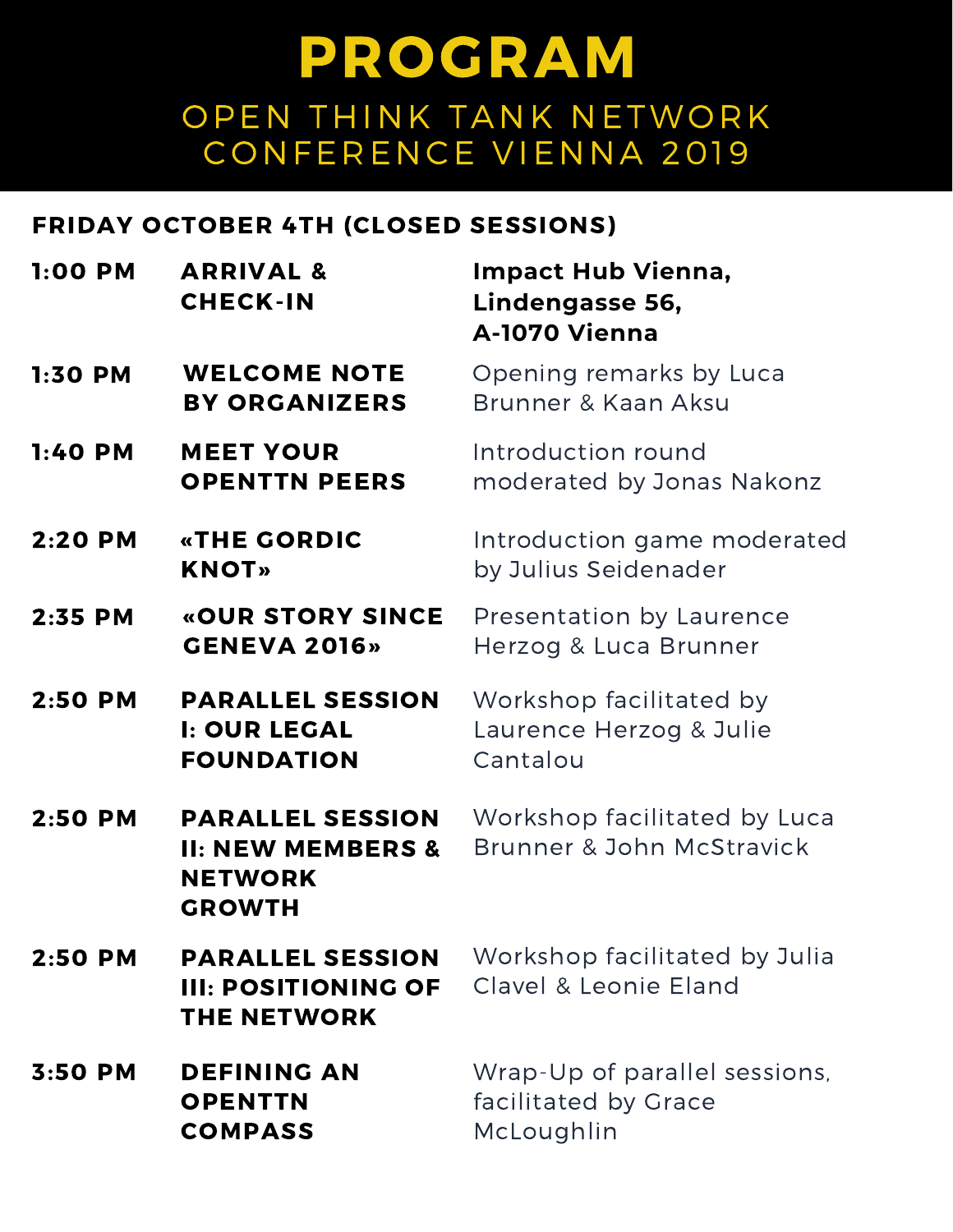#### FRIDAY OCTOBER 4TH (CLOSED SESSIONS)

| $4:20$ PM      | <b>EXTENDED</b><br><b>COFFEE BREAK</b>                                                         | Coffee, soft drinks and snacks<br>provided on site                                                 |
|----------------|------------------------------------------------------------------------------------------------|----------------------------------------------------------------------------------------------------|
| 5:00 PM        | <b>MOVING TOWARDS</b><br><b>ADOPTION AND</b><br><b>FINALIZATION OF</b><br><b>KEY DOCUMENTS</b> | Process facilitated by<br>Laurence Herzog & Niniane<br>Paeffgen                                    |
| 5:40 PM        | <b>PARALLEL</b><br><b>SESSION I:</b><br><b>FOSTERING OUR</b><br><b>COMMUNITY</b>               | Workshop facilitated by<br>Wailea Zülch & Jonas Nakonz                                             |
| <b>5.40 PM</b> | <b>PARALLEL SESSION</b><br><b>II: ALIGNING OUR</b><br><b>COMMUNICATIONS</b>                    | Workshop facilitated by<br>Guillaume Ulmann & Darja<br>Schildknecht                                |
| 6:20 PM        | <b>WRAP-UP FIRST</b><br><b>CONFERENCE DAY</b>                                                  | Moderated by Pascal Roelcke<br>& Elmar Stracke                                                     |
| 6:30 PM        | <b>END OF WORKING</b><br><b>DAY</b>                                                            | Check-out and transfer to<br>restaurant                                                            |
| 7:30 PM        | TYPICAL VIENNESE<br><b>FOOD &amp; DRINKS</b>                                                   | Dinner at the restaurant:<br>Heuriger 10er Marie,<br>Ottakringer Strasse 222/224,<br>A-1160 Vienna |
|                |                                                                                                | This dinner is co-hosted by<br>the European Forum<br>Alpbach.                                      |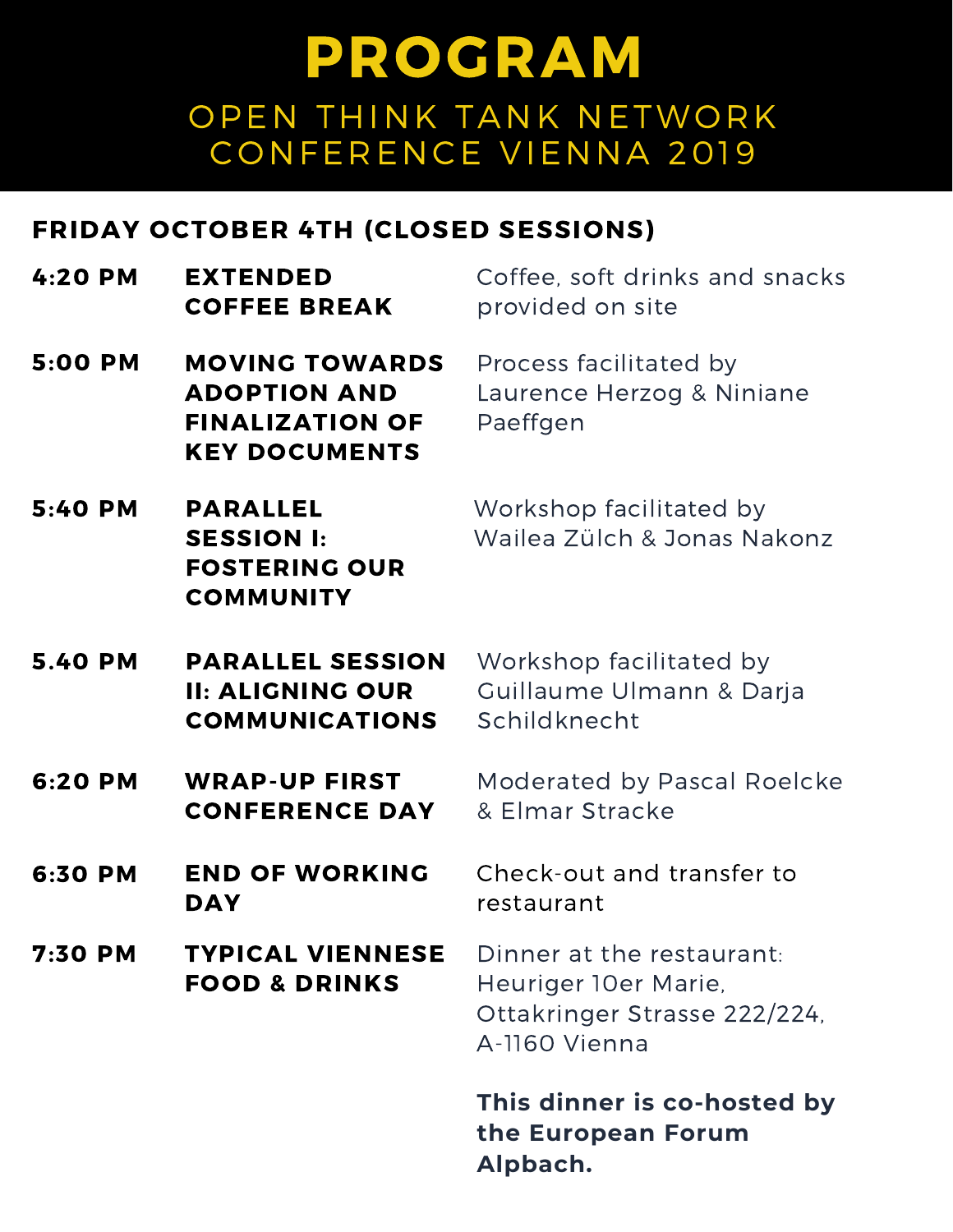#### SATURDAY OCTOBER 5TH (CLOSED SESSIONS)

| 09:15 AM        | <b>ARRIVAL</b>                                                                          | <b>Impact Hub, Lindengasse</b><br>56, A-1070 Vienna                                      |
|-----------------|-----------------------------------------------------------------------------------------|------------------------------------------------------------------------------------------|
| 09:30 AM        | <b>WELCOME NOTE</b>                                                                     | Introduction by Laurence<br>Herzog                                                       |
| 09:40 AM        | <b>CO-CREATING AN</b><br>«OPENTTN ACTION<br><b>PLAN 2019-2020»</b>                      | Workshop facilitated by Laura<br>Menzel, Laurence Herzog &<br>Ninja Bumann               |
| <b>10:40 AM</b> | <b>INPUT: ENSURING</b><br><b>SUSTAINABLE</b><br><b>FUNDING</b>                          | Interactive presentation by<br><b>Andreas Lechner</b>                                    |
| <b>11:10 AM</b> | <b>COFFEE BREAK</b>                                                                     | Coffee, soft drinks and snacks<br>provided on site                                       |
| 11:30 AM        | <b>PITCHES OF</b><br><b>PROSPECTIVE</b><br><b>OPENTTN</b><br><b>MEMBERS</b>             | Short pitches from guest<br>think tanks, followed by Q&A,<br>facilitated by Luca Brunner |
| 12:20 PM        | <b>INPUT: THE</b><br><b>IMPORTANCE OF</b><br><b>DIVERSITY FOR</b><br><b>THINK TANKS</b> | Presentation by Nina Hall,<br>followed by Q&A                                            |
| 12:40 PM        | <b>THE OPENTTN</b><br>«BRANDING<br><b>TOOLBOX»</b>                                      | Presentation by Eduardo<br>Belinchon & Jamila Kheil                                      |
| 1:00 PM         | <b>END OF CLOSED</b><br><b>SESSIONS &amp;</b><br><b>LUNCH</b>                           | On-site lunch buffet offered                                                             |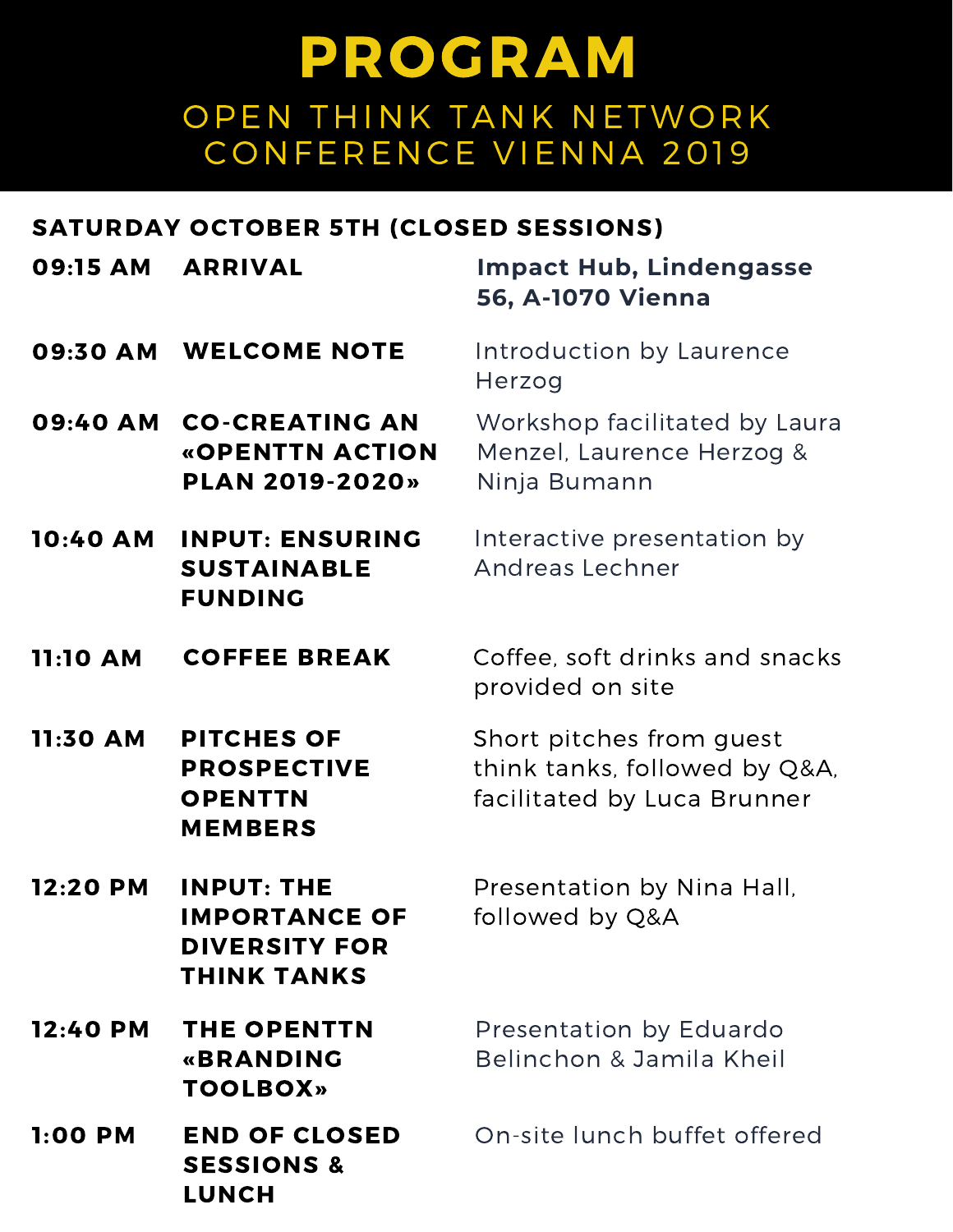#### SATURDAY OCTOBER 5TH (OPEN SESSIONS)

| 2:00 PM   | <b>ARRIVAL &amp; CHECK-</b><br><b>IN NEW GUESTS</b>                                                                                               | <b>Impact Hub, Lindengasse</b><br>56, A-1070 Vienna                  |
|-----------|---------------------------------------------------------------------------------------------------------------------------------------------------|----------------------------------------------------------------------|
| 2:15 PM   | THE STORY OF THE<br><b>OPENTTN</b>                                                                                                                | Presentation by Laurence<br>Herzog & Magda Stumvoll                  |
| 2:30 PM   | «ICEBREAKER»                                                                                                                                      | Introduction game moderated<br>by Maximilian Rau                     |
| 2:40 PM   | <b>PARALLEL</b><br><b>SESSION I:</b><br>«FINDING THE<br><b>NICHE»: SMALL</b><br><b>THINK TANKS IN</b><br><b>THE POLITICAL</b><br><b>DISCOURSE</b> | Workshop facilitated by the<br>OpenTTN member think tank<br>Argo     |
| $2:40$ PM | <b>PARALLEL</b><br><b>SESSION</b><br><b>II: REGIONAL</b><br><b>GROUPS IN OUR</b><br><b>THINK TANK</b><br><b>STRUCTURES</b>                        | Workshop facilitated by the<br>OpenTTN member think tank<br>Polis180 |
| 3:20 PM   | <b>EXTENDED</b><br><b>COFFEE BREAK</b>                                                                                                            | Coffee, soft drinks and snacks<br>provided on site                   |
| $3:50$ PM | <b>INPUT: «MEETING</b><br><b>AT EYE LEVEL»:</b><br><b>HOW TO ENGAGE</b><br><b>WITH OPINION</b><br><b>LEADERS</b>                                  | Input Speech by Naëmi<br>Rickenmann, followed by Q&A                 |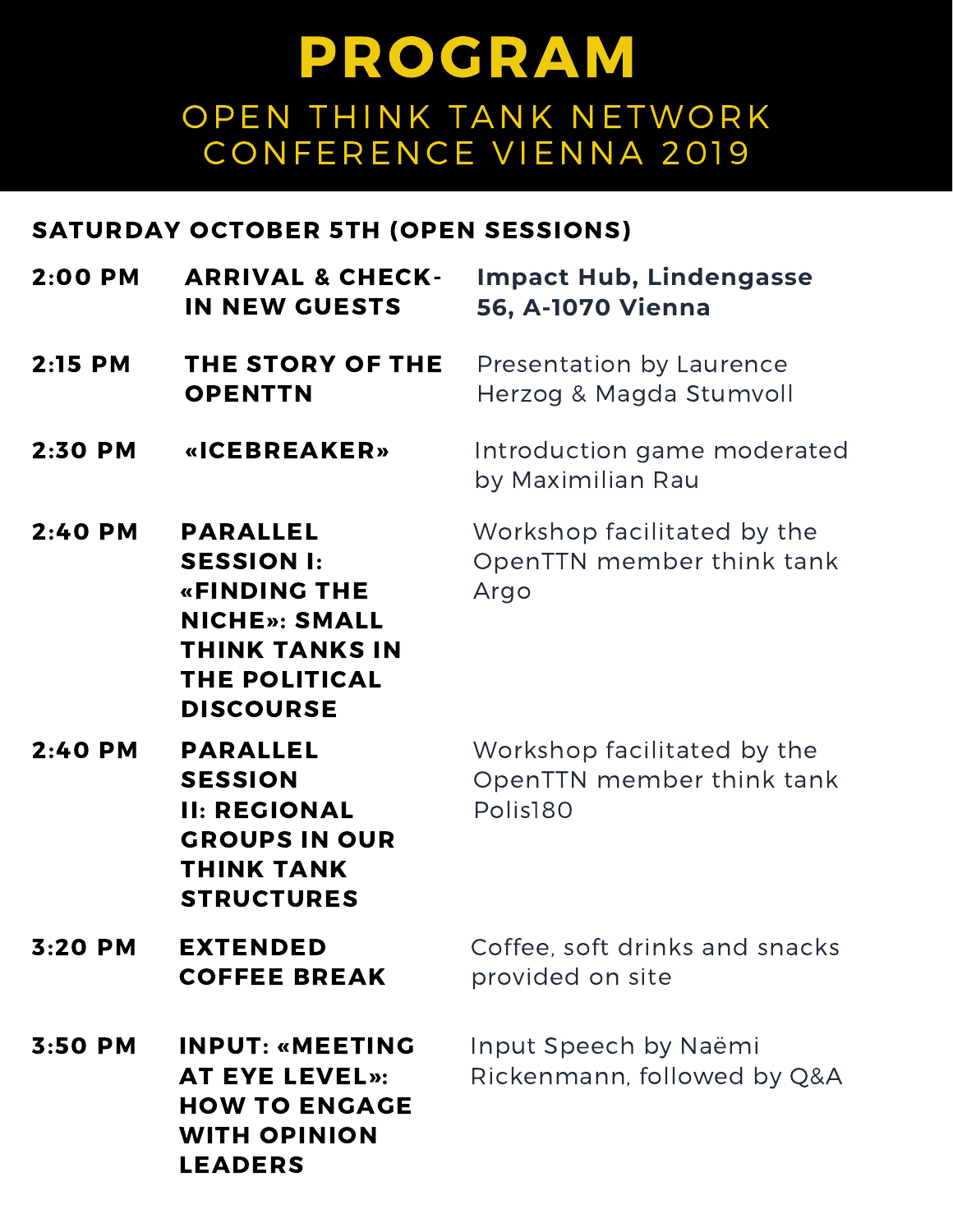#### SATURDAY OCTOBER 5TH (OPEN SESSIONS)

| $4:20$ PM      | <b>PARALLEL SESSION</b><br><b>I: «CONTENT IS</b><br><b>KING»: IDENTIFYING</b><br><b>AUDIENCES &amp;</b><br><b>ORIGINAL OFFERS</b> | Workshop facilitated by the<br>OpenTTN member think tank<br>Agora  |
|----------------|-----------------------------------------------------------------------------------------------------------------------------------|--------------------------------------------------------------------|
| $4:20$ PM      | <b>PARALLEL SESSION</b><br>II: «COOKING»<br><b>TRANSNATIONAL</b><br><b>POLICY SOLUTIONS</b>                                       | Workshop facilitated by the<br>OpenTTN member think tank<br>foraus |
| $4:20$ PM      | <b>PARALLEL SESSION</b><br><b>III: «EU SANCTIONS</b><br>- A USEFUL POLICY<br><b>TOOL?»</b>                                        | Workshop facilitated by the<br>OpenTTN member think tank<br>Ponto  |
| <b>5:10 PM</b> | <b>COFFEE BREAK</b>                                                                                                               | Coffee, soft drinks and snacks<br>provided on site                 |
| 5:20 PM        | <b>LESSONS LEARNT</b>                                                                                                             | Wrap-Up of parallel sessions,<br>facilitated by Lydia Wachs        |
| 6:00 PM        | <b>OPENTTN AHOY!</b>                                                                                                              | Formal OpenTTN launch will<br>be celebrated, «photo time»          |
| 6:20 PM        | <b>END OF WORKING</b><br><b>DAY &amp; DRINKS</b>                                                                                  | Sparkling wine, soft drinks &<br>snacks are served on site         |
| $7:45$ PM      | <b>DINNER</b>                                                                                                                     | Universitätsbräuhaus, Alser<br>Strasse 4, Hof 1, A-1090 Vienna     |
| <b>LATER</b>   | <b>PARTY</b>                                                                                                                      | Charlie P's Pub, Währinger<br>Strasse 3, A-1090 Vienna             |